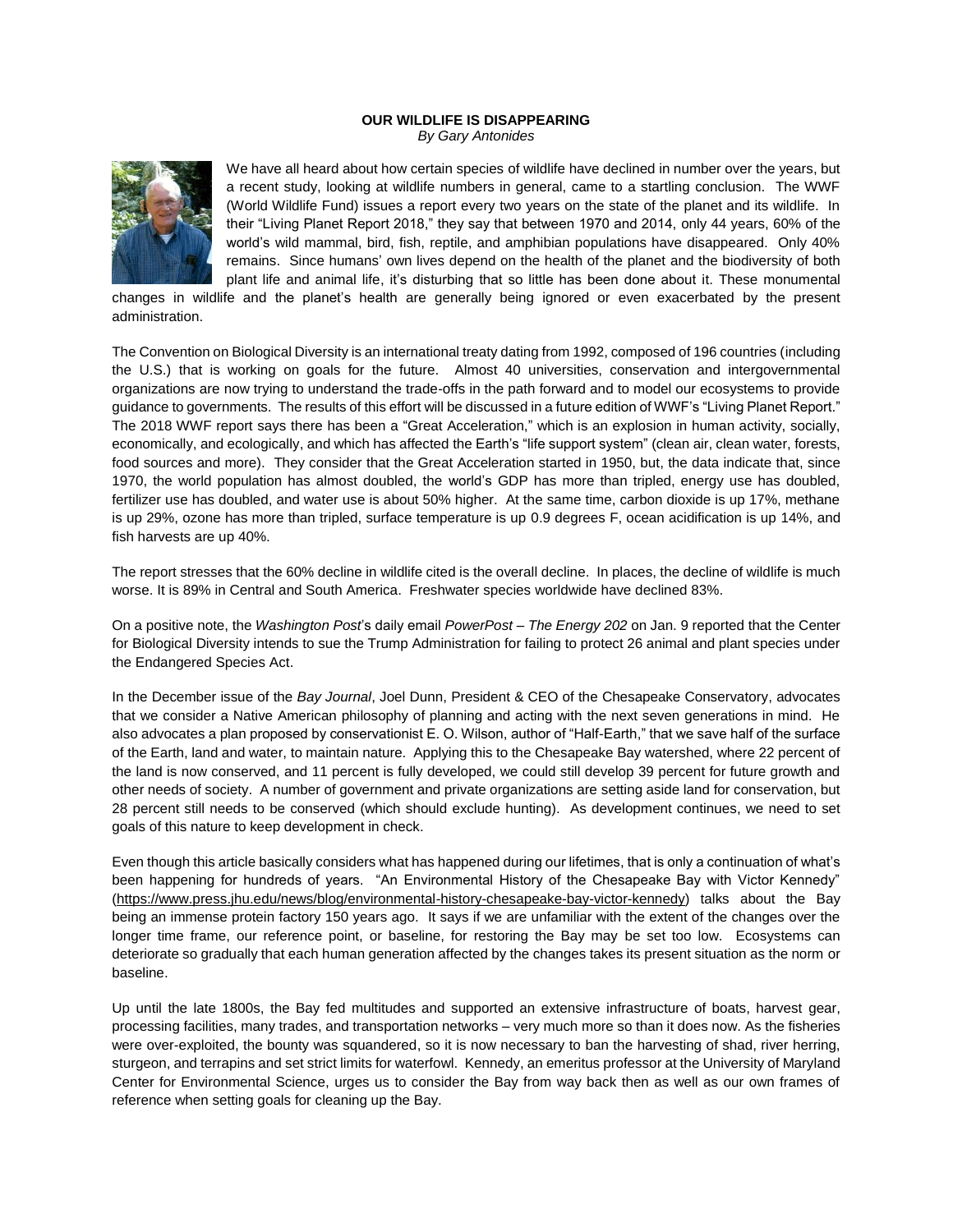

The next 40 or 50 years are likely to have an even more deleterious effect on wildlife. In addition to the habitat destruction and overharvesting that has been occurring, wildlife will also have to contend with increasing climate change. There are already many examples of how warming has affected wildlife populations, sometimes helping, but more often hurting them.

As an example, a November 2018 article in National Geographic by Craig Welch, "A Crack in the World," talks about the effects of warming on the 800-mile-long Antarctic Peninsula, where humans are almost nonexistent, but many changes are nevertheless happening. The Antarctic Peninsula is the most temperate part of Antarctica, is home to teeming wildlife, and along with the Arctic, is heating up faster than almost anywhere else -- more than 10 degrees F in the winters since the 1950s. The ice-free season here is 90 days longer than it was in 1979. The warming is changing what the animals eat, where they rest, how they raise their young, and how different species interact.

Humans are affecting the situation by harvesting the shrimplike krill that form huge swarms and sustain nearly all Antarctic wildlife. Norway, South Korea, China, Chile, Ukraine and others participate in that fishery. In the past humans also harvested fur seals, elephant seals, sei whales, blues, fins, and humpbacks, and most of those populations are significantly depleted. The krill is arguably the most important now since it is the base of the food chain for most wildlife in the area. The 2-inch-long krill become dietary supplements, pharmaceuticals, and fish food for fish farms and aquariums. So far, the amount of krill fished from Antarctic waters is a small fraction of the total krill population, but there is growing concern that they're being harvested in the same areas where wildlife feeds. There is talk about restricting fishing in some areas such as near penguin breeding grounds.

Warmer ocean currents are melting the ice shelves and glaciers on the Antarctic Peninsula, and they are losing six times as much ice as they were four decades ago. Without the ice, the sun warms the ocean even more. Warmer air temperatures often bring rain instead of snow, which used to be very unusual.

The effects of warming on wildlife include a 90% decline in Adelie penguins on the western side of the peninsula. They are acclimated to freezing weather, and now melting ice and rain drown the eggs in their nests and soak the downy fur of babies before they develop water resistant feathers, so they freeze. Adelies used to eat the sardine-like Antarctic Silverfish, but they are almost gone now, and they rely mostly on krill. Ice provides a place for Adelies to avoid being eaten by leopard seals. (Elsewhere on the peninsula, Adelies are doing well.) On the other hand, a different species, Gentoo penguins are acclimated to milder conditions, have a more varied diet, and are thriving.

Humpback whales are also thriving in the area because there is more ice-free ocean which they need to feed on krill. Minke whales, however, are at a disadvantage because they feed on krill under the ice, and the ice cover protects them from orcas. Seals also need the ice -- they climb on to escape killer whales.

The Washington Post's daily email "PowerPost – The Energy 202" on Jan. 9 also reported that all of the **world's oceans are warming** at a faster rate than was previously thought. A new analysis published in the journal *Science* found oceans are warming on average 40 percent faster than what a United Nations panel estimated just five years ago. Oceans have broken records several years in a row, says the report.